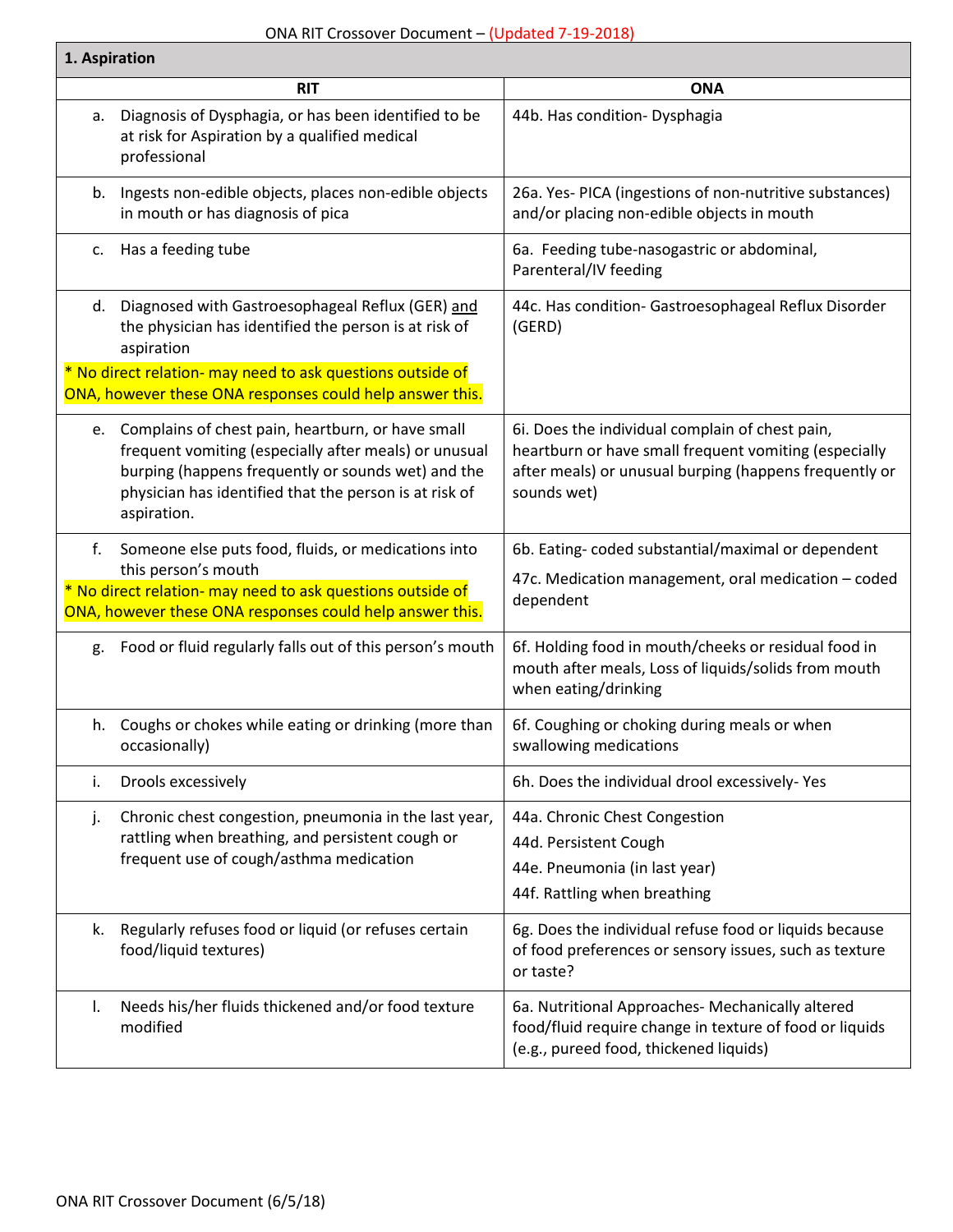## ONA RIT Crossover Document – (Updated 7-19-2018)

|                                                                                                                        | m. Eats or drinks too rapidly                                                                                                    | 29a. Yes-Rapid ingestion of food or liquids that<br>presents a health or safety risk to the individual.                                               |  |  |
|------------------------------------------------------------------------------------------------------------------------|----------------------------------------------------------------------------------------------------------------------------------|-------------------------------------------------------------------------------------------------------------------------------------------------------|--|--|
| 2. Dehydration                                                                                                         |                                                                                                                                  |                                                                                                                                                       |  |  |
|                                                                                                                        | a. Asks or routinely requires assistance to get something<br>to drink                                                            | 2d. No- Is the individual able to as for something to<br>drink or indicate he or she is thirsty?                                                      |  |  |
|                                                                                                                        | b. Receives food or fluid through a tube                                                                                         | 6a. Feeding tube-nasogastric or abdominal,<br>Parenteral/IV feeding                                                                                   |  |  |
| c.                                                                                                                     | Required intravenous(IV) fluids due to dehydration in<br>the past year                                                           | 6j. Yes- Has the individual required intravenous (IV)<br>fluids due to dehydration in the past year?                                                  |  |  |
|                                                                                                                        | d. Takes mediation known to cause dehydration and<br>this person would not recognize or communicate if<br>he/she were dehydrated | 47b. Does the individual take medication known to<br>cause dehydration                                                                                |  |  |
| e.                                                                                                                     | Coughs or chokes while eating or drinking (more than<br>occasionally)                                                            | 6f. Coughing or choking during meals or when<br>swallowing medications                                                                                |  |  |
| f.                                                                                                                     | Drools excessively                                                                                                               | 6h. Does the individual drool excessively?                                                                                                            |  |  |
| g.                                                                                                                     | Chronic chest congestion, pneumonia in the last year,                                                                            | 44a. Chronic Chest Congestion                                                                                                                         |  |  |
|                                                                                                                        | rattling when breathing, and persistent cough or<br>frequent use of cough/asthma medication                                      | 44d. Persistent Cough                                                                                                                                 |  |  |
|                                                                                                                        |                                                                                                                                  | 44e. Pneumonia (in last year)                                                                                                                         |  |  |
|                                                                                                                        |                                                                                                                                  | 44f. Rattling when breathing                                                                                                                          |  |  |
| h.                                                                                                                     | Regularly refuses food or liquid (or refuses certain<br>food/liquid textures)                                                    | 6g. Does the individual refuse food or liquids because<br>of food preferences or sensory issues, such as texture<br>or taste?                         |  |  |
| i.                                                                                                                     | Needs his/her fluids thickened and/or food textures<br>modified                                                                  | 6a. Nutritional Approaches- Mechanically altered<br>food/fluid require change in texture of food or liquids<br>(e.g., pureed food, thickened liquids) |  |  |
| 3. Choking                                                                                                             |                                                                                                                                  |                                                                                                                                                       |  |  |
| а.                                                                                                                     | Ingests non-edible objects, places non-edible objects<br>in mouth or has diagnosis of pica                                       | 26a. Yes- PICA (ingestions of non-nutritive substances)<br>and/or placing non-edible objects in mouth                                                 |  |  |
| b.                                                                                                                     | Eats or drinks too rapidly                                                                                                       | 29a. Yes-Rapid ingestion of food or liquids that<br>presents a health or safety risk to the individual.                                               |  |  |
| c.                                                                                                                     | Stuffs food into his/her mouth                                                                                                   | 6f. Holding food in mouth/cheeks or residual food in                                                                                                  |  |  |
| * No direct relation- may need to ask questions outside of<br>ONA, however these ONA responses could help answer this. |                                                                                                                                  | mouth after meals<br>6b. Eating- If Support is needed around this                                                                                     |  |  |
|                                                                                                                        | d. Coughs or chokes while eating or drinking (more than<br>occasionally)                                                         | 6f. Coughing or choking during meals or when<br>swallowing medication                                                                                 |  |  |
| 4. Constipation                                                                                                        |                                                                                                                                  |                                                                                                                                                       |  |  |
| а.                                                                                                                     | Takes routine bowel medication for constipation or<br>has taken "as needed" (prn) medications for                                | 7f. Yes-Does the individual take routine bowel<br>medication for constipation or has taken "as needed"                                                |  |  |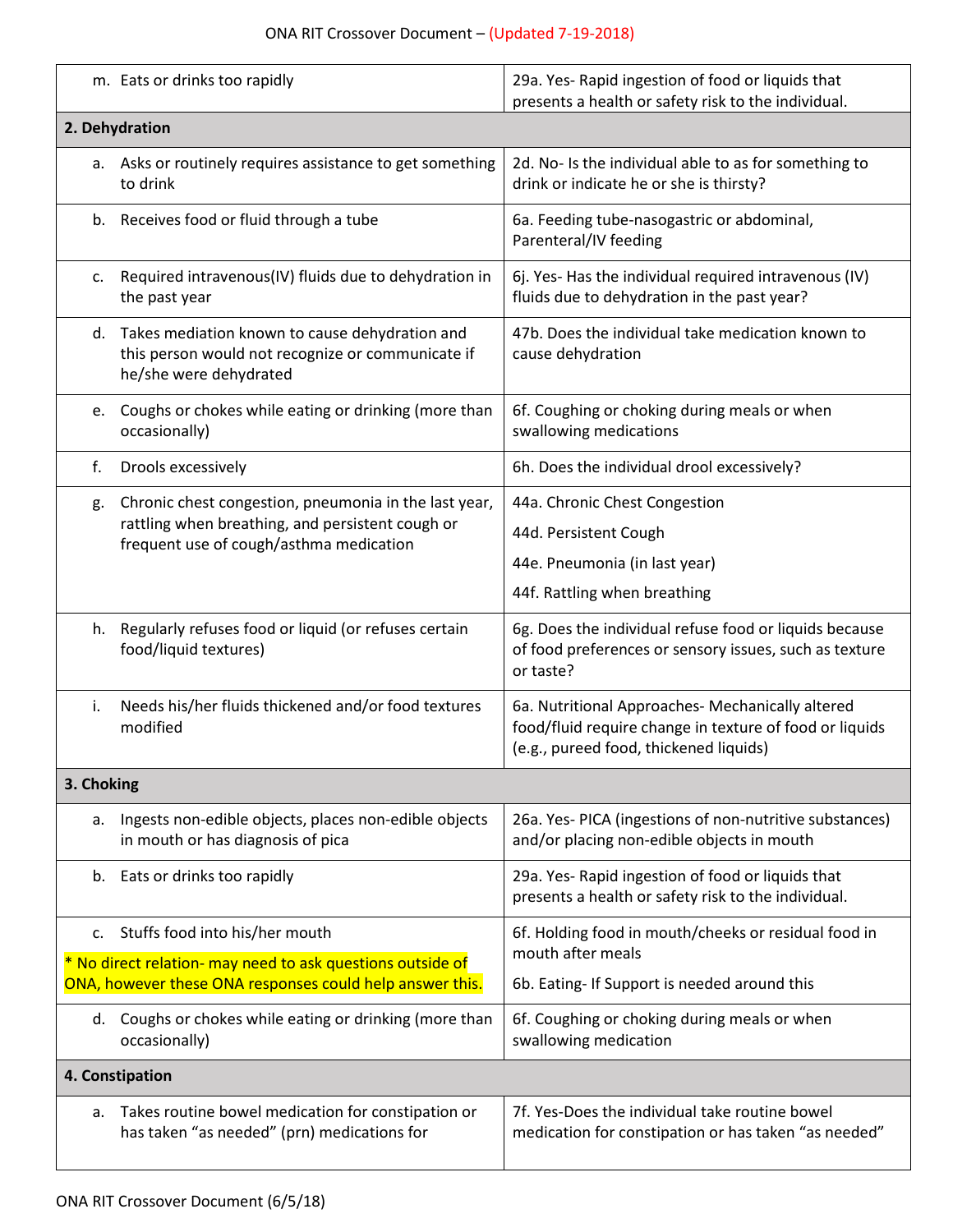|                                                                                                                                                           | constipation fore than two times a month within the<br>past year (do not include fiber)                                            | (prn) medications for constipation fore than two times<br>a month within the past year (do not include fiber)                                                                                                             |
|-----------------------------------------------------------------------------------------------------------------------------------------------------------|------------------------------------------------------------------------------------------------------------------------------------|---------------------------------------------------------------------------------------------------------------------------------------------------------------------------------------------------------------------------|
|                                                                                                                                                           | b. Required a suppository or enema for constipation<br>within the past year                                                        | 7h. Yes-Has the individual required a suppository or<br>enema for constipation within the past year                                                                                                                       |
| c.                                                                                                                                                        | Has had more than one episode in the past year of<br>complaining of pain when moving his/her bowels                                | 7j. Yes-Has the individual had more than one episode in<br>the past year of complaining of pain when having a<br>bowl movement?                                                                                           |
|                                                                                                                                                           | d. Had more than one known episode of hard stool in<br>the past year                                                               | 7k. Yes- Has the individual had more than one known<br>episode of hard stool in the past year.                                                                                                                            |
|                                                                                                                                                           | e. Takes a medication that causes constipation and this<br>person would not recognize or communicate if<br>he/she were constipated | 7l. Yes-Does the individual takes a medication that<br>causes constipation and would not recognize or<br>communicate if he/she was constipated                                                                            |
| 5. Seizures                                                                                                                                               |                                                                                                                                    |                                                                                                                                                                                                                           |
|                                                                                                                                                           | a. Has diagnosis of seizures or epilepsy and/or had a<br>seizure within the past five (5) years                                    | 45a. Yes- Does the individual have a diagnosis of<br>seizures or epilepsy and/or had a seizure within the<br>past five (5) years                                                                                          |
|                                                                                                                                                           | b. Takes medication to control seizures and/or has<br>taken medication to control seizures within the past<br>five (5) years.      | 45b. Has taken medication to control seizures within<br>the past year                                                                                                                                                     |
|                                                                                                                                                           | c. Has had a seizure in the past year                                                                                              | 45b. Has had a seizure in the past year                                                                                                                                                                                   |
| 6. Unsafe medication management<br>* No direct relation- may need to ask questions outside of<br>ONA, however these ONA responses could help answer this. |                                                                                                                                    | 42b. Self-Neglect- Inability to manage medications or<br>seek medical treatment that may threaten health or<br>safety                                                                                                     |
|                                                                                                                                                           |                                                                                                                                    | 47c-i. Medication                                                                                                                                                                                                         |
| 7. Complications of diabetes                                                                                                                              |                                                                                                                                    | 45d. Yes- does the individual have a diagnosis of<br>diabetes or pre-diabetes                                                                                                                                             |
| 8. Complications associated with (list type of tube or ostomy)                                                                                            |                                                                                                                                    | 46b. Current Need-Tracheostomy / Colostomy,<br>Urostomy and/or other ostomy care/ Insertion of<br>catheter (intermittent catheterization) / Indwelling or<br>suprapubic catheter monitoring                               |
| 9. Unreported Pain or illness                                                                                                                             |                                                                                                                                    | 43d. No- Is the individual able to report or describe pain<br>and/or signs of illness and where it is located?                                                                                                            |
| 10. Lack of access to medical care                                                                                                                        |                                                                                                                                    | 43b. Yes- Does the individual currently experience a<br>lack of access to medical care including mental health<br>care, because of transportation, geographical, financial,<br>cultural, or other non-behavioral reasons? |
| 11. Injury due to falling                                                                                                                                 |                                                                                                                                    | 5g. Yes- Has the individual had two or more fall in the<br>past year                                                                                                                                                      |
| * No direct relation- may need to ask questions outside of<br>ONA, however these ONA responses could help answer this.                                    |                                                                                                                                    |                                                                                                                                                                                                                           |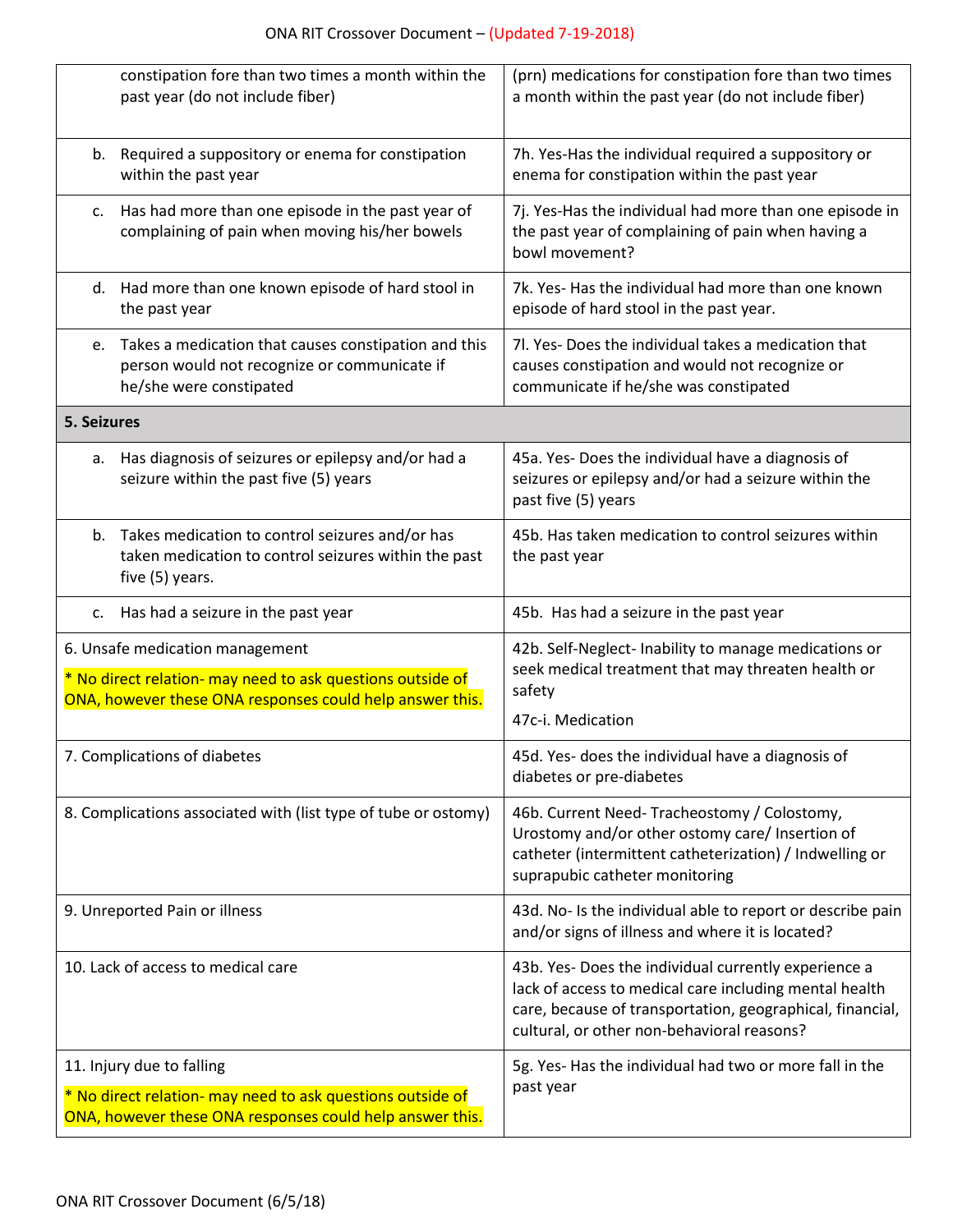|                                                                                                                                                   | 5h. Yes- Has the individual ever had a fall(s) that<br>resulted in major injury (fracture, sprain, head injury, or<br>on-going pain)                                                                                                                                            |
|---------------------------------------------------------------------------------------------------------------------------------------------------|---------------------------------------------------------------------------------------------------------------------------------------------------------------------------------------------------------------------------------------------------------------------------------|
|                                                                                                                                                   | 4a-b. Transferring and positioning - physical support                                                                                                                                                                                                                           |
|                                                                                                                                                   | 5b-d. Mobility - physical support                                                                                                                                                                                                                                               |
| 12. Other serious health or medical issue?                                                                                                        | 46b. Treatments and Therapies notes                                                                                                                                                                                                                                             |
| * No direct relation- may need to ask questions outside of<br>ONA, however these ONA responses could help answer this.                            |                                                                                                                                                                                                                                                                                 |
| <b>Safety</b>                                                                                                                                     |                                                                                                                                                                                                                                                                                 |
| 13. Water temperature safety                                                                                                                      | 8c. If Can adjust water temperature and/or can judge<br>water temperature is not checked                                                                                                                                                                                        |
| 14. Fire evacuation safety                                                                                                                        | 40c. Yes- Does the individual need support to evacuate<br>when a fire or smoke alarm sounds?                                                                                                                                                                                    |
| 15. Household chemical safety                                                                                                                     | 41a. Yes- Is the individual at risk of serious injury from<br>household chemicals if the chemicals are not secured                                                                                                                                                              |
| 16. Vehicle safety<br>* No direct relation- may need to ask questions outside of                                                                  | 40b. Does the individual need support to remain safe<br>around traffic?                                                                                                                                                                                                         |
| ONA, however these ONA responses could help answer this.                                                                                          | 15b. Car transfer- the ability to transfer in and out of a<br>car or van                                                                                                                                                                                                        |
| 17. Court mandated protection                                                                                                                     | 37b. Yes-Does the individual have a current court<br>mandated restriction in place against anyone                                                                                                                                                                               |
| 18. Significant risk of exploitation                                                                                                              | 42a. Yes- Is this individual at significantly increased risk,<br>beyond the typical risk for an individual with I/DD, for<br>neglect, abuse or exploitation by another person                                                                                                   |
| 19. Enters into contracts that he/she may not be able to                                                                                          | 32a Susceptibility to victimization- other                                                                                                                                                                                                                                      |
| complete                                                                                                                                          | 16a. Money Management                                                                                                                                                                                                                                                           |
| * No direct relation- may need to ask questions outside of<br>ONA, however these ONA responses could help answer this.                            | 42a. Yes- Is this individual at significantly increased risk<br>beyond the typical risk for an individual with I/DD for<br>neglect, abuse, or exploitation by another person                                                                                                    |
|                                                                                                                                                   | 42b. Yes- Inability to manage funds that may result in<br>negative consequences                                                                                                                                                                                                 |
| 20. Safety and cleanliness of the residence                                                                                                       | 41b. Yes- Are there currently any conditions in the<br>residence that may lead to injury or illness                                                                                                                                                                             |
|                                                                                                                                                   | 41c. Yes- Is the individual at risk of eviction because of<br>conditions within the residence?                                                                                                                                                                                  |
| 21. Other safety issues<br>* No direct relation- may need to ask questions outside of<br>ONA, however these ONA responses could help answer this. | 40a. No-Does the individual have the judgement<br>and/or physical ability to cope, make appropriate<br>decisions (e.g., selecting clothing appropriate for<br>weather), and take action in a changing environment or<br>a potentially harmful situation (assessor's judgement)? |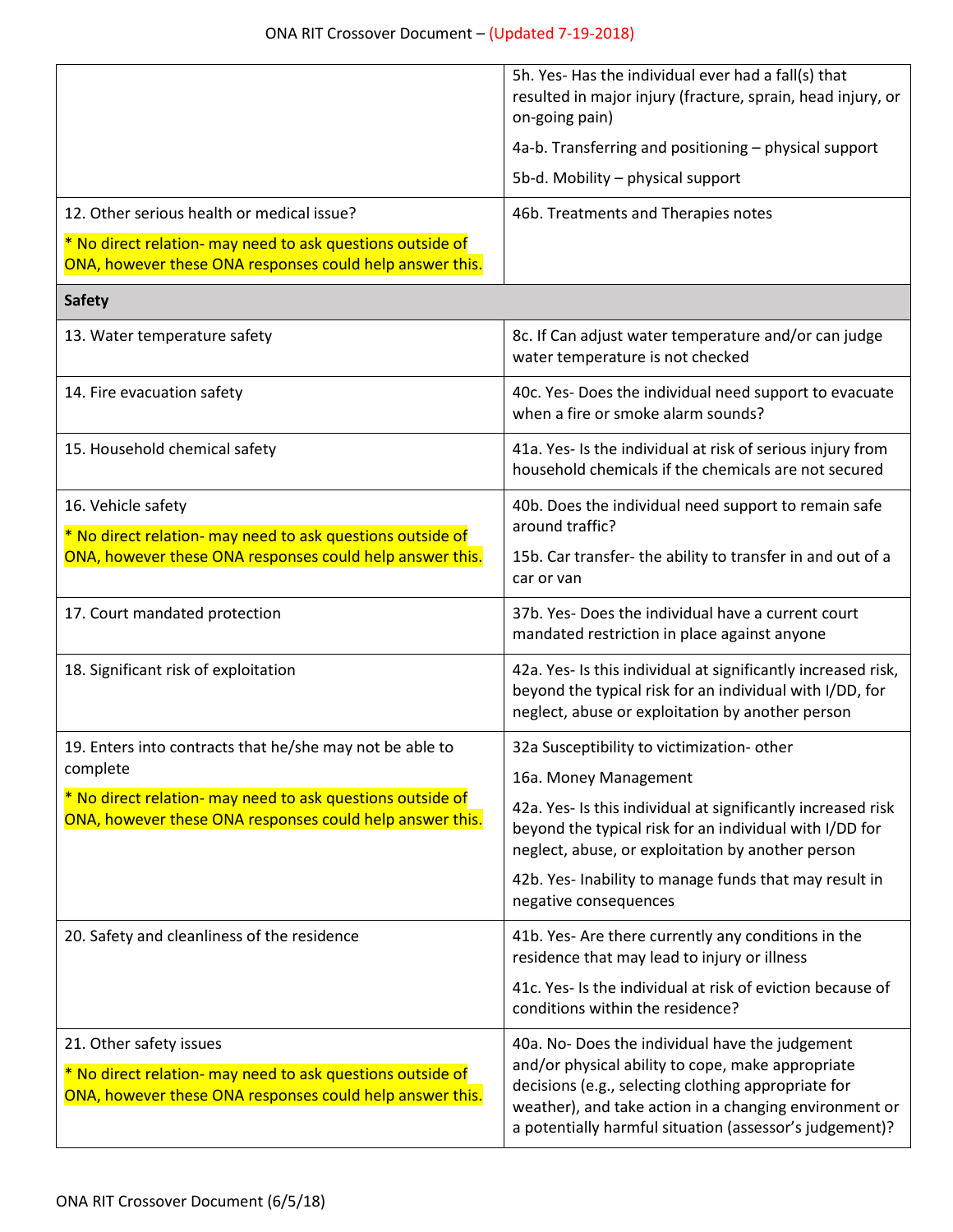|                                                                                                                                                             | 42a. Yes- Is this individual at significantly increased risk,<br>beyond the typical risk for an individual with I/DD, for<br>neglect, abuse or exploitation by another person |  |
|-------------------------------------------------------------------------------------------------------------------------------------------------------------|-------------------------------------------------------------------------------------------------------------------------------------------------------------------------------|--|
| 22. Potential for financial abuse<br>* No direct relation- may need to ask questions outside of<br>ONA, however these ONA responses could help answer this. | 42a. Is this individual at significantly increased risk,<br>beyond the typical risk for an individual with I/DD, for<br>neglect, abuse or exploitation by another person      |  |
|                                                                                                                                                             | 16a. Money management -Support need marked<br>partial/moderate assistance or above                                                                                            |  |
|                                                                                                                                                             | 32a. Susceptibility to victimization-other                                                                                                                                    |  |
|                                                                                                                                                             | 42b. Yes- Inability to manage fund that may result in<br>negative consequences                                                                                                |  |
| <b>Mental Health</b>                                                                                                                                        |                                                                                                                                                                               |  |
| 23. Mental Health                                                                                                                                           | 46b. Behavioral Health therapies, including mental<br>health Psychiatric therapies/services                                                                                   |  |
| 24. Suicide                                                                                                                                                 | 18. Injurious to Self- with presenting behavior of history<br>of suicides attempts                                                                                            |  |
| 25. Other Mental Health issues                                                                                                                              | 46b. Treatments and Therapies- notes                                                                                                                                          |  |
| * No direct relation- may need to ask questions outside of<br>ONA, however these ONA responses could help answer this.                                      | 44. Conditions and diagnoses- notes                                                                                                                                           |  |
| <b>Behavior</b>                                                                                                                                             |                                                                                                                                                                               |  |
|                                                                                                                                                             |                                                                                                                                                                               |  |
| 26. Physical Aggression                                                                                                                                     | 19a. Yes- Aggressive or combative                                                                                                                                             |  |
| 27. Self-Injury                                                                                                                                             | 18. Yes-Self-Injury                                                                                                                                                           |  |
| 28. Property Destruction                                                                                                                                    | 24a. Yes- Property Destruction                                                                                                                                                |  |
| 29. Leaving Supervised Settings                                                                                                                             | 25a. Yes-Leaving supervised Area                                                                                                                                              |  |
| 30. Unsafe use of flammable materials                                                                                                                       | 24a. Yes-Property Destruction- With presenting<br>behavior- sets fires                                                                                                        |  |
|                                                                                                                                                             | 18a. Yes- with presenting behaviors self-burning                                                                                                                              |  |
| 31. Substance Abuse                                                                                                                                         | 38a. Yes- Is there a concern about abuse of substances,<br>including illegal drugs, marijuana, prescription<br>medication, or alcohol?                                        |  |
| 32. Illegal Behavior                                                                                                                                        | 33a. Yes- Legal Involvement                                                                                                                                                   |  |
| 33. Court-mandated Restrictions                                                                                                                             | 37a. Yes- Is a court mandated restriction currently in<br>place against the individual?                                                                                       |  |
| 34. Ingesting non-edible objects                                                                                                                            | 26a. Yes- PICA (ingestions of non-nutritive substances)<br>and/or placing non-edible objects in mouth                                                                         |  |